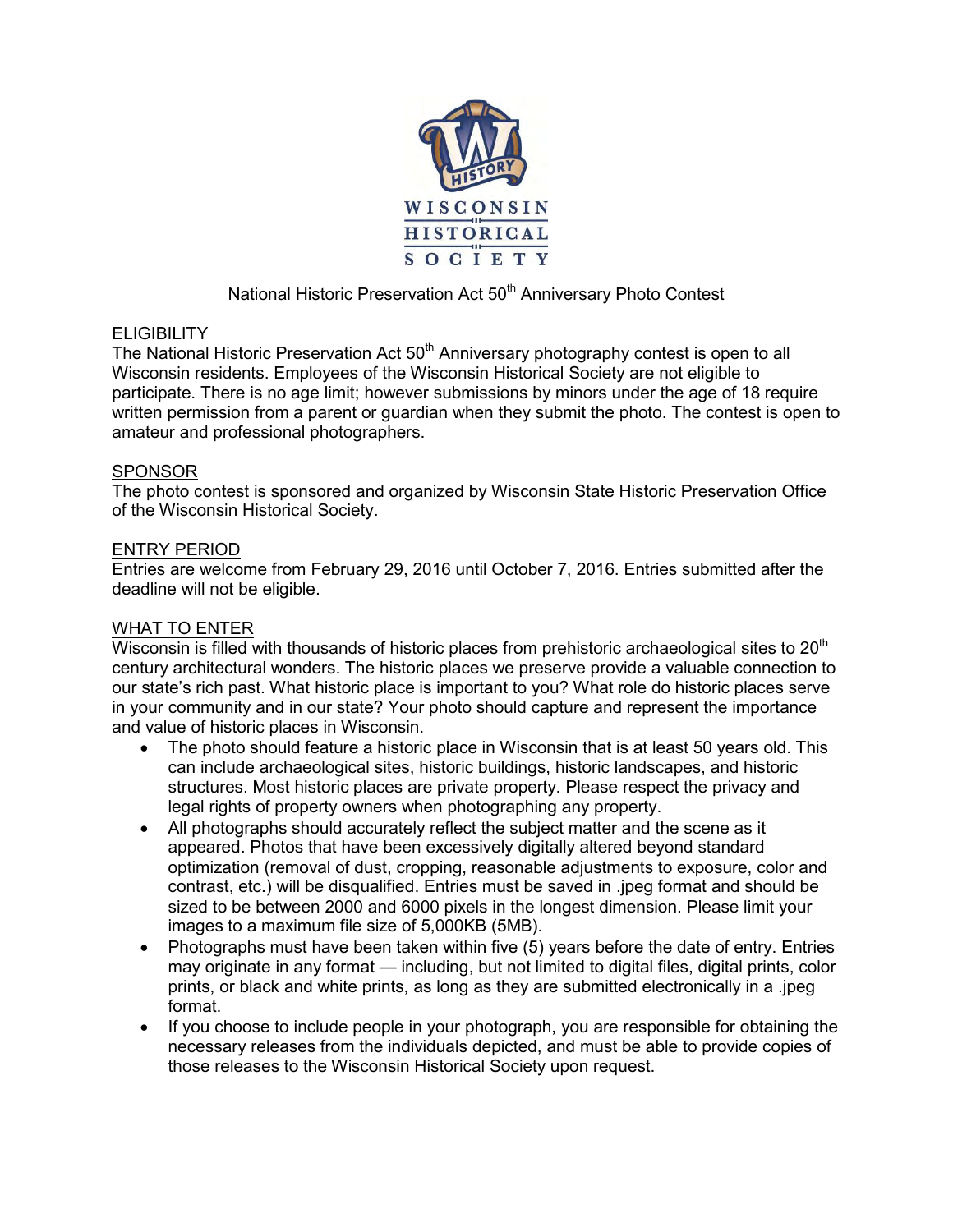# **Please do not enter the following:**

- Photos taken outside Wisconsin
- Photos not consistent with the theme of celebrating Wisconsin historic places
- Photos that violate private property owner rights
- Photos taken by others or that violate / infringe upon another person's rights, including but not limited to copyright
- Photos that contain sexually explicit, nude, obscene, violent or other objectionable or inappropriate content
- Photos that are inconsistent with the values of the Wisconsin Historical Society.

## HOW TO ENTER

All entries must be made via the website entry form available at wisconsinhistory.org.

Eligible entries must contain:

- 1. Completed entry form
- 2. Digital photograph that meets the above guidelines

3. A short statement describing why this historic place is important to you (1 paragraph, no more than 100 words).

You may enter as many photographs as you want, but you must complete an entry form for each photograph.

## JUDGING AND PRIZES

All entries will be reviewed anonymously by a panel of staff of the State Historic Preservation Office and Wisconsin Historical Society. Criteria for judging will be consistency with the historic theme, originality, composition, overall impact, and artistic merit.

## **50 Finalists**

Top 50 entries will be selected by the panel. The top 50 photos will be displayed in a slideshow on the Wisconsin Historical Society's website and at the Society's annual Local History and Historic Preservation Conference.

## **Top Five Adult Entries**

The top five adult entries will be selected by the panel. Winners will be announced in October. Top five entries win:

- Wisconsin Historical Society membership
- Wisconsin Historical Society Press book
- Archival print from the Wisconsin Historical Society Archives

## **Top Ten Student Entries**

The top ten student entries (ages 18 and under) will be selected by the panel. Winners will be announced in October.

The top ten student entries win:

- Wisconsin Historical Society Student membership
- Four guest passes to a Wisconsin Historical Society Historic Site
- Wisconsin Historical Society Press book

The Wisconsin Historical Society reserves the right to substitute prizes at an equal or greater value.